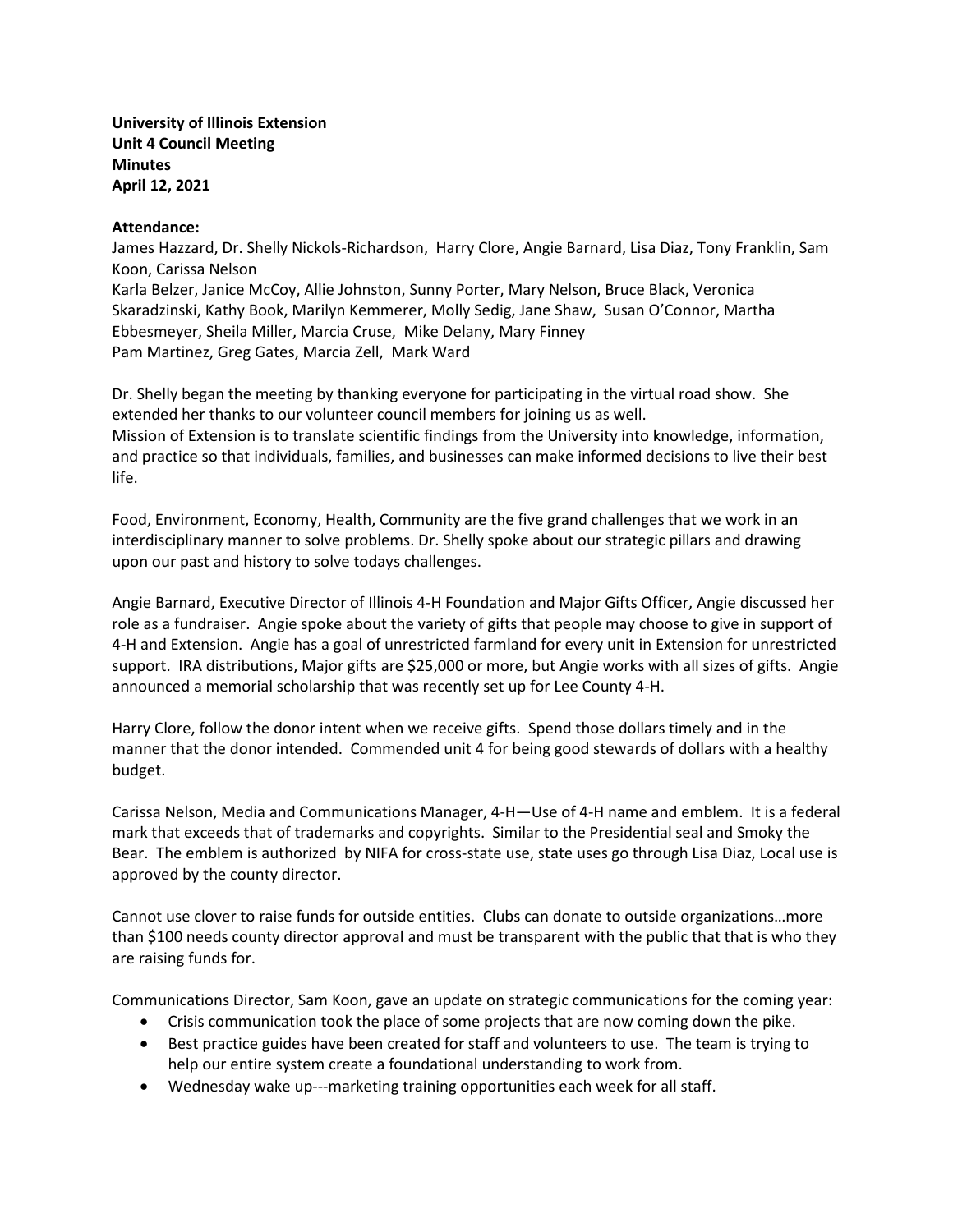- Written social media strategy---working on standardizing our practice. Tik Tok may not become an accepted use media. We are letting the media mature a bit before a decision is made about its use.
- Measuring our digital footprint. We are generating about 12 million hits on our educational websites and 200 million impressions on social media.
- Developed a communications workflow to help determine how to and who should market events.
- The state communications team has a desire to develop the local/state partnerships in the area of marketing to put all of our talents to best use.

# James Hazzard—IT Director

- James outlined extension IT goals for 2021
- State Level
	- $\circ$  State Extension Website was launched in 2019. Two new projects will be offered this year: Newsletter module, Language Translation
	- o Moodle—Learning Management System. Has 43 courses online already with over 9,000 individual courses taken so far.
	- $\circ$  4-H website will be redesigned and add a couple of new functions including 4-H alumni and foundation
	- o Single Topic Websites will be refreshed, repurposed, or retired.
	- $\circ$  Broadband efforts—parking lot public wifi will be expanded. Some grants in the works for Digital Navigator for the public. Access, affordability, digital literacy.
	- $\circ$  Mobile workforce efforts—Extension did a great job and the system wants to continue to support that effort. E.G. Hot spots to work from anywhere.
- Unit Level
	- o ERC with laptops, including headsets, lighting, etc.
	- o Basic and Digital skills training
	- o MS Teams
- New Tools
	- o Give Pulse—Volunteer management software
	- $\circ$  Inventory Dashboard—new system to manage inventory—both p and non-ptags
	- o CiviCRM—Customer Relations Software

COVID-19 Pandemic Response—Tony Fraklin

- Tony expressed his thanks to everyone for their cooperation, patience and productivity during COVID. As we moved into remote work, Extension moved to remote work very smoothly. Everyone in our system was very cooperative and understanding during the need to work remotely.
- It was our priority to focus on the health, safety, and security of our staff, volunteers, and clients. We were driven by the Campus policiies as we worked remotely but sometimes they didn't translate well to Extension work. Campus staff participated in weekly COVID meetings in both Extension, ACES, and the Campus.
- Return to Office Operations committee is also meeting regularly. The group decided to let the CD's manage the RTO process at the local level. We wanted to manage the RTO safely and not just put everyone back together in one big lump.
- Campus had access to some services and technology, Like the SHIELD test, to create a safer environment than we could in field offices.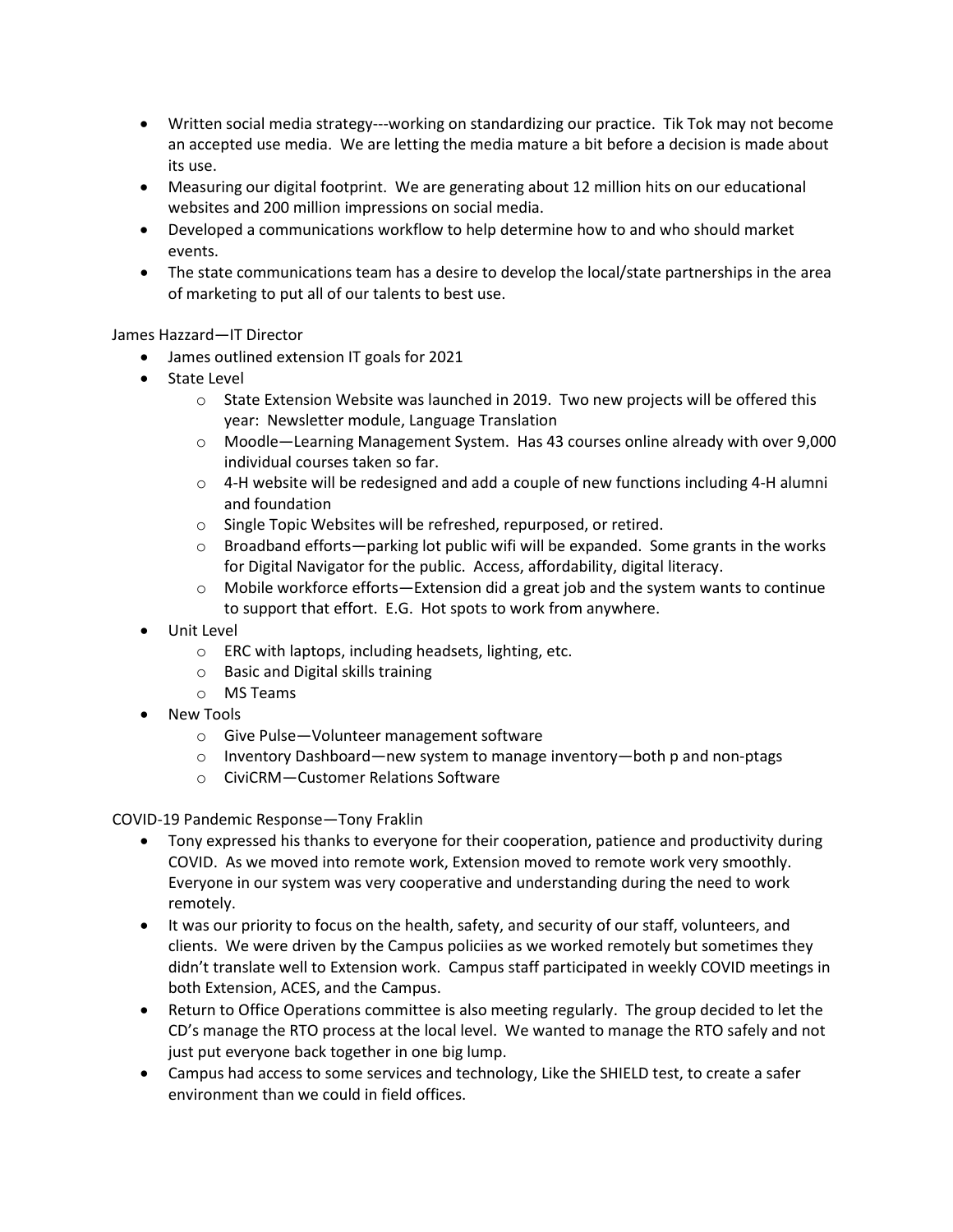• Approved activities form is available for staff to use and understand what was acceptable at various times.

Lisa Diaz—4-H Program Leader remarks related to COVID

- Gave personal thanks to the 4-H team for their work this past year. We have not just survived but thrived in our unit.
- Congratulations on such a great virtual fair in 2020.
- Guidance about summer is being developed and the state 4-H office stands ready to assist us.
- Lisa shared best practices:
	- $\circ$  We have aligned with the University to put Health first. Communication will be especially important in the coming months. It will be important to have conversations early rather than when young people should be at the center of attention.
	- $\circ$  She has added some language to 4-H online that has folks acknowledge that they will follow our health guidelines.

DEI—Tony & Lisa

- In the middle of the pandemic we also experienced a great deal of racial injustice across the country. For Extension, it is important that we be inclusive and welcome them through our system, whether our workforce, programs, etc. We value optimizing the experience that people have as they encounter us. Shelly explained that we have a oral imperative to provide open access to all of our programs and the ability to understand, embrace and be inclusive.
- Tony Franklin shared his personal experience of the racial injustice situations from the summer.
- Staff in Extension didn't have to wait to respond. They responded with the Race Matters series for staff.
- We do annual civil rights reports for the unit and state. Each unit also has a civil rights review every three years. We assess what is working and what we can improve upon.
- 4-H and SNAP have been heavy hitters at reaching underserved audiences.
- We have ongoing training. Visions training was held in 2015. We now have Navigating Difference training that everyone in our Extension system has participated in. It is also being taught to a variety of groups on campus.
- Intercultural Development Inventory was done by leadership team and county directors several years ago.
- OUCH that hurts—how to respond to stereotypical language is available for offices to learn how to communicate better.
- 4-H Real Talk—honest conversations around race and racism. Highlights some of the hard work that still needs to happen everywhere.
- New 4-H DEI task force.
- Standing Together and Taking Action SPIN Club
- Dedicated funding for youth-driven /staff-driven DEI projects.
- 4-H is also building internal capacity as well as offering opportunities for youth.
- Teen led equity dialogues---these are scripted discussion guides around topics of race, privilege, bias, equity.I thin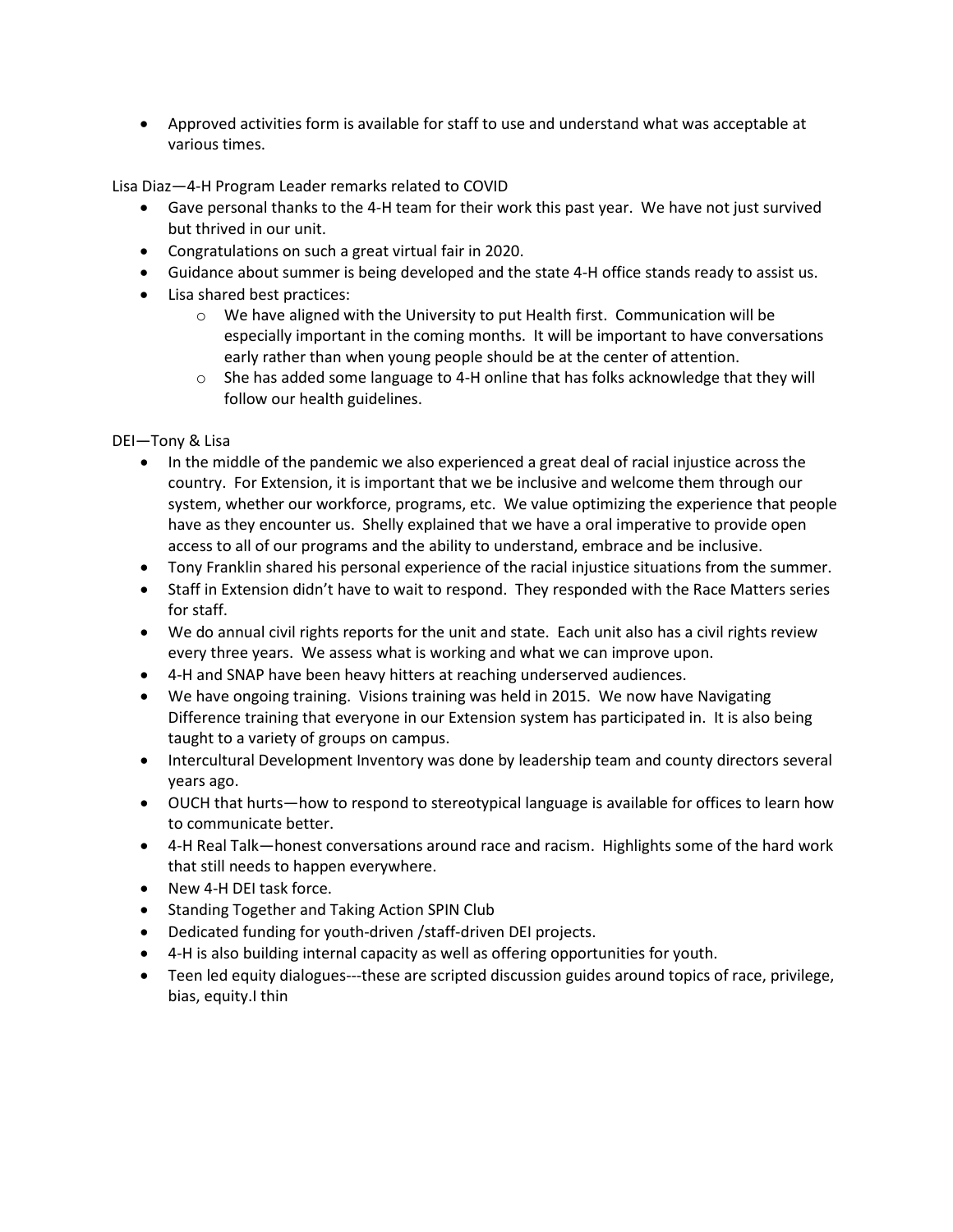## **Carroll, Lee & Whiteside Counties Extension Council MINUTES Monday, November 16, 2020**

## **Call to Order:**

The meeting was called to order at 6:00 p.m. via Zoom by Katie Vandewostine.

### **Attendance:**

Katie Vandewostine, Greg Gates, Pam Martinez, Mark Ward, Teresa Smith, Marsha Zell, Jean Eggemeyer, Mark Ward, Ethel Ward. Others present: Janice McCoy, Bruce Black and Karla Belzer.

### **Public Comment:** None

**Minutes:** Pam Martinez made a **motion** to accept the minutes of the October meeting. The motion was seconded by Teresa Smith and approved.

### *Reports:*

Janice provided an update on COVID procedures and impacts. In current Stage 2 mitigations, in-person meetings are required to be of 10 or fewer people. Staff continue to work a hybrid remote and in-person schedule. She noted that the university of Illinois is getting ready to roll out its saliva COVID test throughout the university system.

### Programming Updates:

Bruce reported that he has recently completed the Gardening in the Air virtual conference in cooperation with the Iowa State Extension. Eighteen sessions were offered over two Saturday mornings. Attendance was more than 200 the first Saturday; a bit lower the second Saturday. The full conference was recorded and he, and other staff members, have been editing the content and close captioning it to prepare it to be made available publically. A second, winter Gardening in the Air program will be offered in late December/early January.

Janice reported that the 4-H program were able to offer "projects in a bag" of science-based activities monthly throughout the year to augment the science curriculum at Merrill School.

Master Gardeners have been presenting virtual programs, including a modified version of their Storybook Trail concept. A story is shared and then they lead participants in a related activity. The Learning in Lawn Chairs series wrapped up and averaged 6-10 participants per session.

Janice reported that Karla Belzer has been busy providing Wits Fitness programming virtually. Karla noted that she plans to continue with virtual offerings even when in-person gatherings are allowable to reach a larger audience.

#### Budget Update:

Janice reported that County Board dollars are being received as expected. State dollars still lag but she is comfortable with the Unit's income position. On the expense side, she noted that some expenses, including some staff salaries, were transferred into the Smith-Lever line item. Travel expenses are, of course, lower this year due to the pandemic. Cash reserves are strong and she is comfortable where the Unit is related to expenses as well. Janice provided an explanation of the negative balance for the Carroll County carry over in answer to a question.

#### New Business:

There will be no merit wage increases for staff in 2021, as well as throughout the University system. Extension staff will get extras days off at the holidays, however, which equates to 1% of their salaries. The Extension offices will be closed December 24 through January 3.

Martha Ebesmeyer, who has been out on leave with an injury, is due to return November 18. She will work remotely.

Janice described a new effort staff will be embarking on, a Positive Youth Development Committee. The goal is to bring together all the various agencies serving youth in the county to coordinate efforts to make a better impact. The first meeting will be in December or January.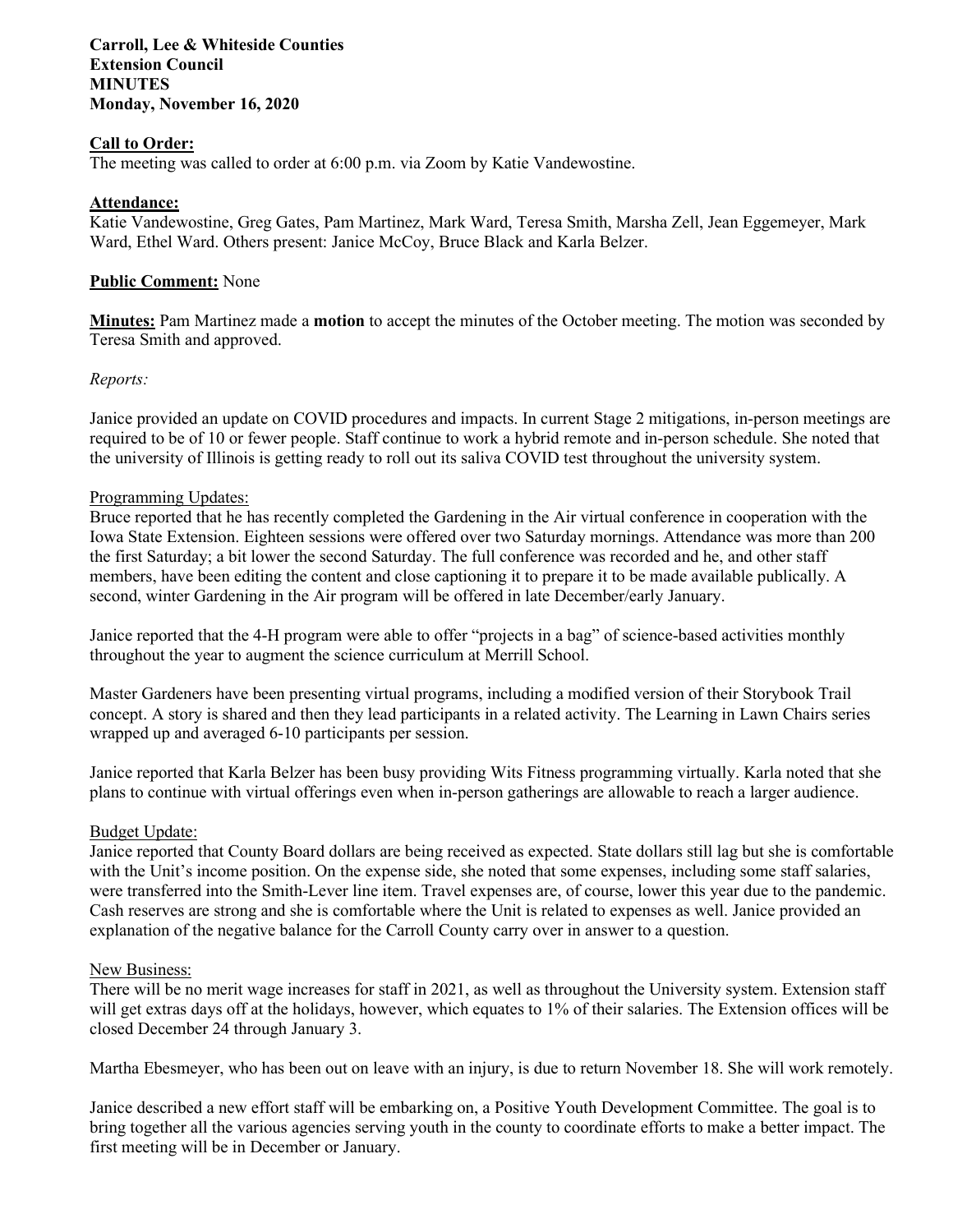**Other Business:** 

4-H premium checks from the 2019 4-H Shows have been issued. They will be mailed directly to families this year, rather than distributed through the clubs as in past years due to COVID meeting restrictions.

Janice introduced Marsha Zell, a new Council member representing Carroll County.

The meeting was adjourned at 6:40 p.m.

--Jean Eggemeyer, Secretary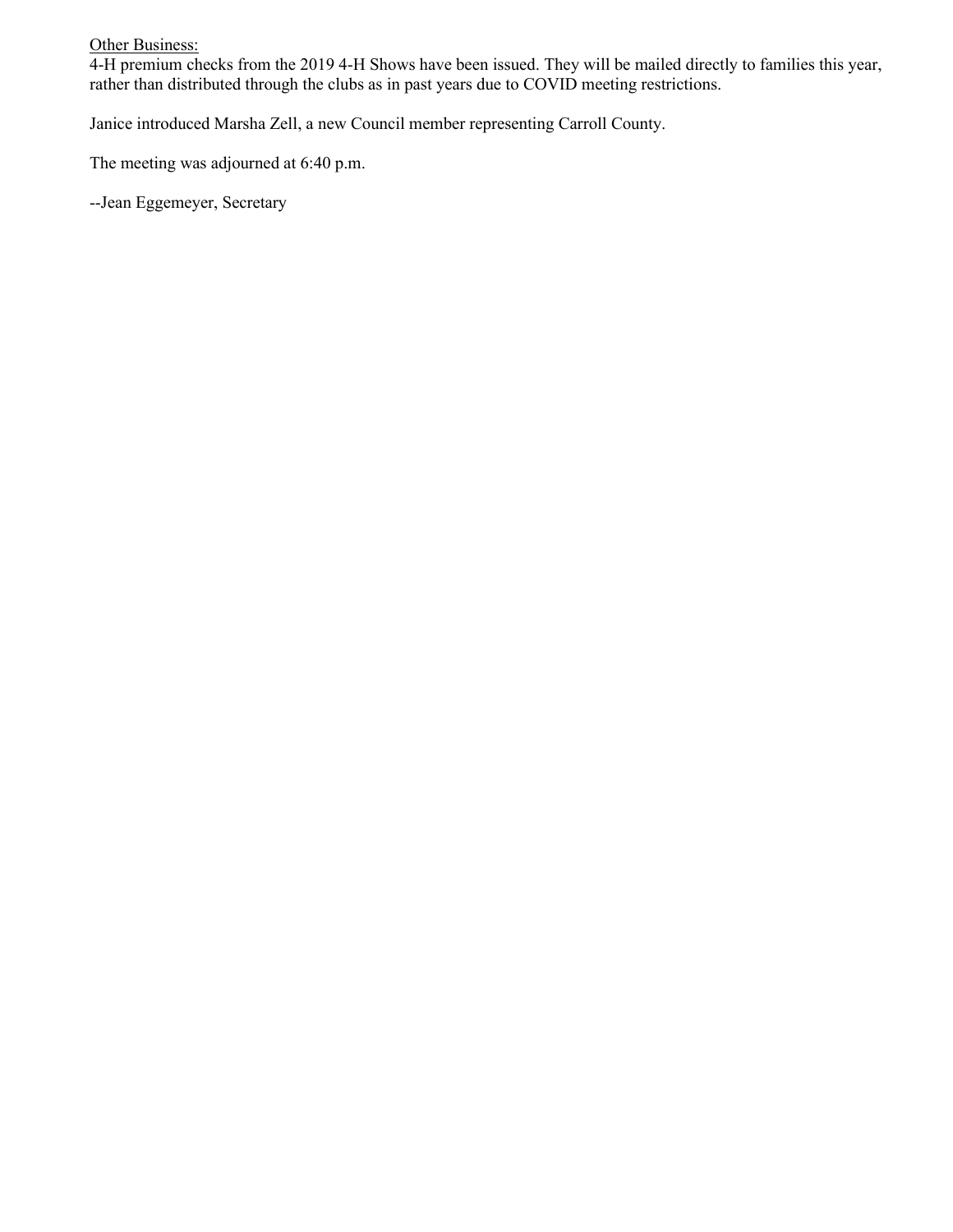**Carroll, Lee & Whiteside Counties Extension Council MINUTES Monday, October 12, 2020**

## **Call to Order:**

The meeting was called to order at 6:00 p.m. via Zoom by Janice McCoy

### **Attendance:**

Rachel Hill, Teresa Smith, Pam Martinez, Jean Eggemeyer, Mark Ward, Greg Gates and Terry Durham. Others present: Janice McCoy, Bruce Black and Karla Belzer

### **Public Comment:** None

**Minutes:** Terry made a **motion** to accept the minutes of the February and August meetings. The motion was seconded by Mark and approved.

### *Reports:*

Janice reported that staff returned to the Extension office in mid-August and the office was re-opened to the public on September 14. There have been no issues related to COVID-19 and everyone has been following safety protocols. Currently, due to State mitigation mandates, 10 people may be present in the office at one time. Most staff members are working a hybrid schedule with some days in the office and some days working from home. A few of the 4-H Clubs may be affected by meeting number limits but will be able to manage.

Janice noted that Martha Ebesmeyer was injured and her recovery will continue likely through the end of November.

Bruce reported that he has been offering a lot of virtual programming. Teacher credits were offered for the series of spring webinars. He noted that he learned a lot about the Zoom platform and was able to share that learning with colleagues as they prepared online offerings. Bruce has also been a guest lecturer at Sauk Valley Community College, teaching classes about insects and pest management and soil sciences within the agriculture department. He is currently teaching the Master Gardener trainees virtually. They do come together in-person for a portion of their training. His written report was provided.

Karla reported that she has been a lead trainer for two state-wide webinars. The Discover Wellness and Brain Health series have attracted more than 1000 registrants from across the U.S. This means Extension now has an extensive email list to market any other digital programs offered. Locally, she has led virtual Life Story Writing classes. A few locations will begin meeting in-person again soon. She has also been doing training for Community Coordinated Child Care (4C) once a month and a larger conference will be offered in March 2021. In-person gatherings for Wits Fitness classes will also resume soon at a couple of locations. She plans to continue to offer virtual classes, however, even when COVID restrictions are lifted. Some new classes on navigating relationships are in the works. Her written report was provided.

Janice reported for 4-H: Allie Johnston has been meeting with club leaders to figure out the best ways to support clubs through the pandemic restrictions and resulting challenges. She and the Federation young adults are working on the virtual Awards Night to be held in November, most likely on Facebook Live. The Federation youth will continue to take ownership of the event as a method to improve their presentation and leadership skills. Actual awards will be presented to 4-H kids at their club meetings. A virtual Leaders Training will be held Saturday, October 17. Jean reported on the Candy Making SPIN Club that is continuing this fall. Staff is working with the Rock Falls after school program to offer activities in November and early December for K-5<sup>th</sup> graders. A 6-session virtual workshop for teens, Your Thoughts Matter, will be offered starting November 2, focusing on mental health and wellness issues.

Teresa reported that Master Naturalists have been seed collecting with the Audubon Society on the Nachusa prairie.

Janice reported that the SNAP-ED staff have been focusing on creating as much connection and interaction as possible with the low-income students they serve in their virtual programming.

#### Budget Update:

Janice and county representatives met with all three county boards and every county levied what was requested. The Extension carry-over funds get some questions, which is understandable, since it is a 18-20 month reserve.